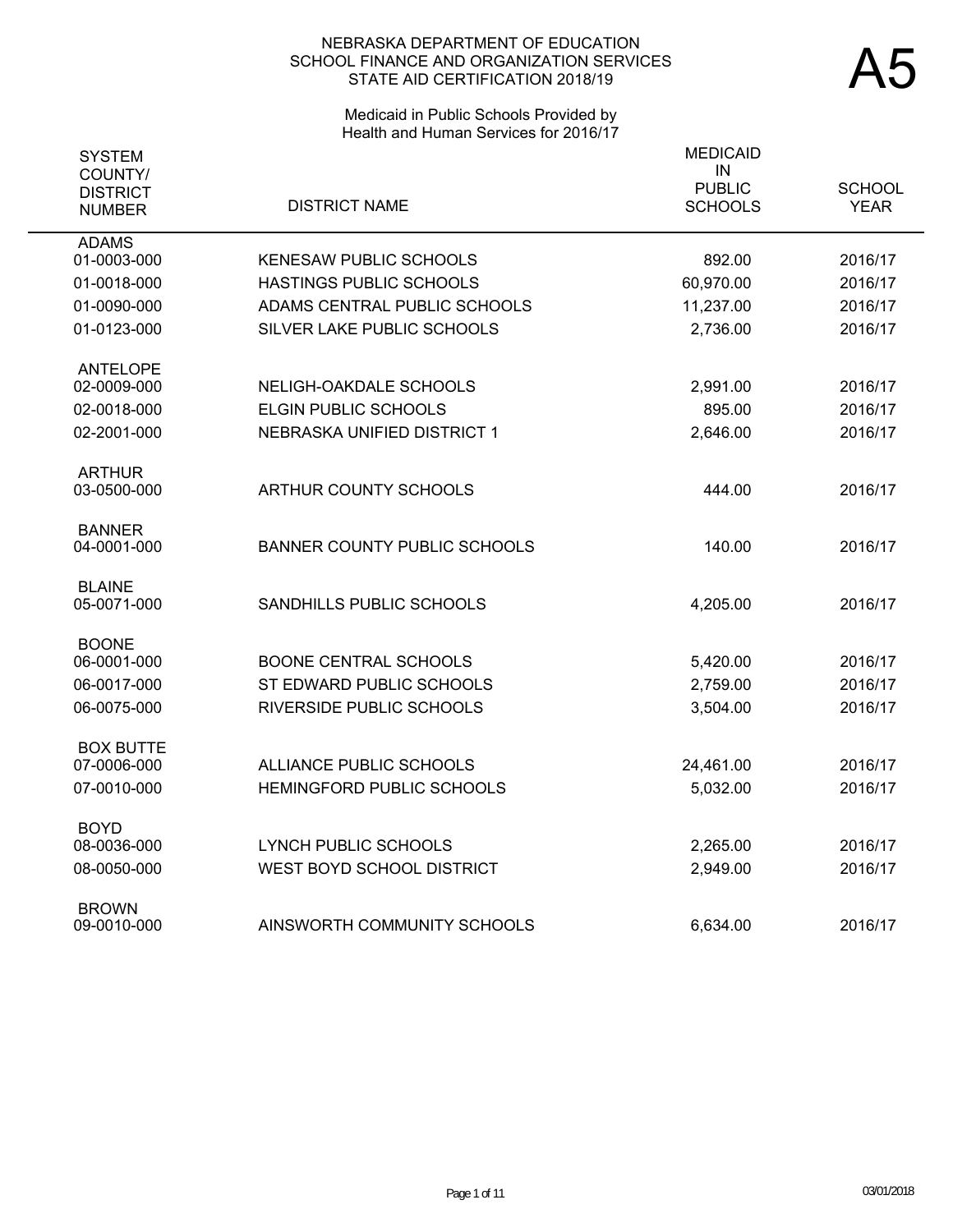# Medicaid in Public Schools Provided by Health and Human Services for 2016/17

| <b>SYSTEM</b>                               |                                     | <b>MEDICAID</b><br>IN           |                              |
|---------------------------------------------|-------------------------------------|---------------------------------|------------------------------|
| COUNTY/<br><b>DISTRICT</b><br><b>NUMBER</b> | <b>DISTRICT NAME</b>                | <b>PUBLIC</b><br><b>SCHOOLS</b> | <b>SCHOOL</b><br><b>YEAR</b> |
| <b>BUFFALO</b><br>10-0002-000               | <b>GIBBON PUBLIC SCHOOLS</b>        | 9,806.00                        | 2016/17                      |
| 10-0007-000                                 | <b>KEARNEY PUBLIC SCHOOLS</b>       | 48,484.00                       | 2016/17                      |
| 10-0009-000                                 | ELM CREEK PUBLIC SCHOOLS            | 3,020.00                        | 2016/17                      |
| 10-0019-000                                 | SHELTON PUBLIC SCHOOLS              | 2,425.00                        | 2016/17                      |
| 10-0069-000                                 | RAVENNA PUBLIC SCHOOLS              | 6,026.00                        | 2016/17                      |
| 10-0105-000                                 | PLEASANTON PUBLIC SCHOOLS           | 5,243.00                        | 2016/17                      |
| 10-0119-000                                 | AMHERST PUBLIC SCHOOLS              | 1,489.00                        | 2016/17                      |
| <b>BURT</b>                                 |                                     |                                 |                              |
| 11-0001-000                                 | TEKAMAH-HERMAN COMMUNITY SCHS       | 0.00                            | 2016/17                      |
| 11-0014-000                                 | OAKLAND CRAIG PUBLIC SCHOOLS        | 4,706.00                        | 2016/17                      |
| 11-0020-000                                 | LYONS-DECATUR NORTHEAST SCHS        | 5,886.00                        | 2016/17                      |
| <b>BUTLER</b>                               |                                     |                                 |                              |
| 12-0056-000                                 | DAVID CITY PUBLIC SCHOOLS           | 9,333.00                        | 2016/17                      |
| 12-0502-000                                 | EAST BUTLER PUBLIC SCHOOLS          | 0.00                            | 2016/17                      |
| CASS<br>13-0001-000                         | PLATTSMOUTH COMMUNITY SCHOOLS       | 8,819.00                        | 2016/17                      |
| 13-0022-000                                 | <b>WEEPING WATER PUBLIC SCHOOLS</b> | 0.00                            | 2016/17                      |
| 13-0032-000                                 | LOUISVILLE PUBLIC SCHOOLS           | 0.00                            | 2016/17                      |
| 13-0056-000                                 | CONESTOGA PUBLIC SCHOOLS            | 0.00                            | 2016/17                      |
| 13-0097-000                                 | ELMWOOD-MURDOCK PUBLIC SCHOOLS      | 47.00                           | 2016/17                      |
|                                             |                                     |                                 |                              |
| <b>CEDAR</b><br>14-0008-000                 | HARTINGTON NEWCASTLE PUBLIC SC      | 0.00                            | 2016/17                      |
| 14-0045-000                                 | RANDOLPH PUBLIC SCHOOLS             | 1,007.00                        | 2016/17                      |
| 14-0054-000                                 | LAUREL-CONCORD-COLERIDGE SCHOO      | 3,643.00                        | 2016/17                      |
| 14-0101-000                                 | <b>WYNOT PUBLIC SCHOOLS</b>         | 350.00                          | 2016/17                      |
| <b>CHASE</b>                                |                                     |                                 |                              |
| 15-0010-000                                 | <b>CHASE COUNTY SCHOOLS</b>         | 0.00                            | 2016/17                      |
| 15-0536-000                                 | <b>WAUNETA-PALISADE PUBLIC SCHS</b> | 77.00                           | 2016/17                      |
| <b>CHERRY</b>                               |                                     |                                 |                              |
| 16-0006-000                                 | <b>VALENTINE COMMUNITY SCHOOLS</b>  | 8,170.00                        | 2016/17                      |
| 16-0030-000                                 | CODY-KILGORE PUBLIC SCHS            | 2,177.00                        | 2016/17                      |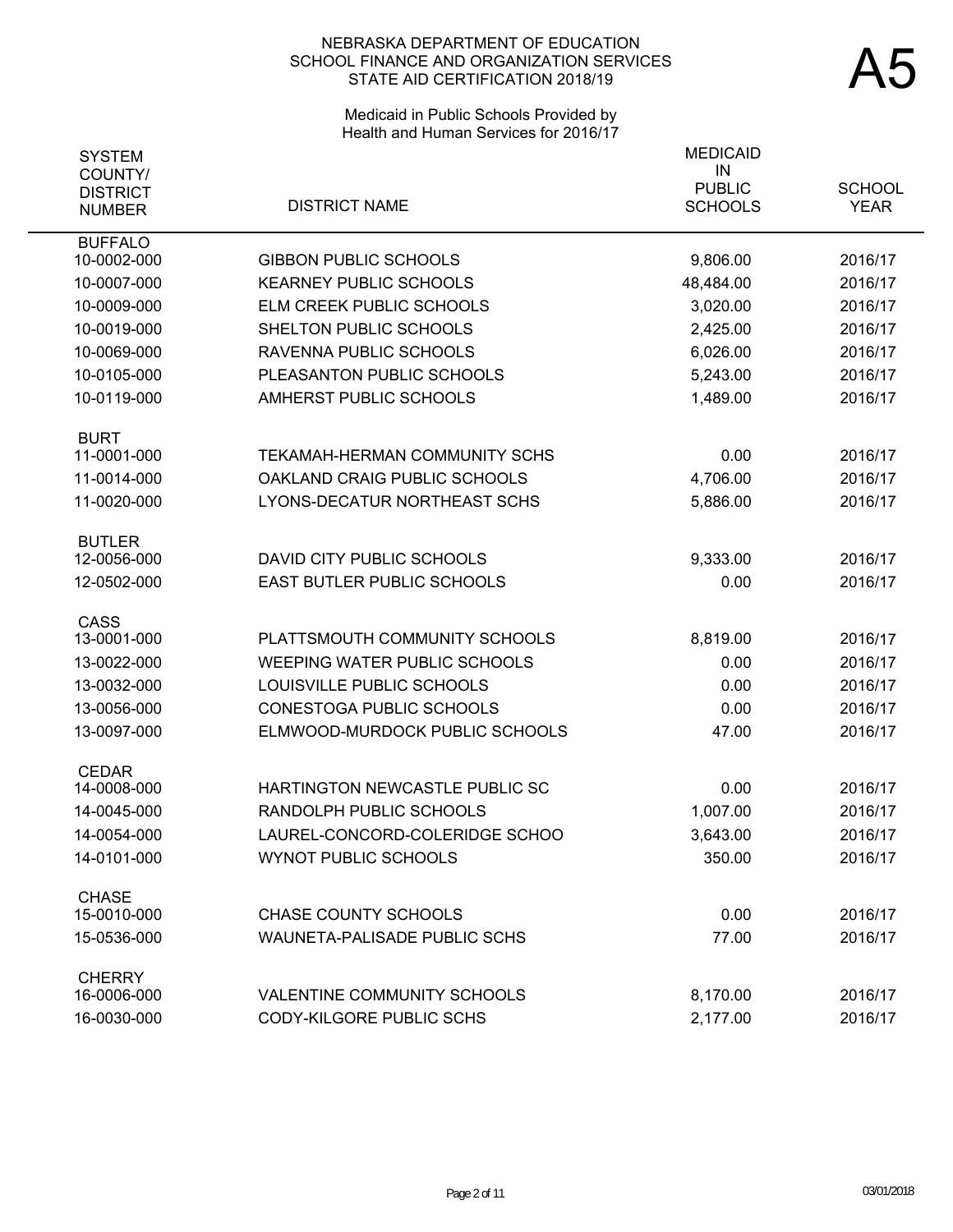# Medicaid in Public Schools Provided by Health and Human Services for 2016/17

| <b>SYSTEM</b><br>COUNTY/       |                                   | <b>MEDICAID</b><br>IN |               |
|--------------------------------|-----------------------------------|-----------------------|---------------|
| <b>DISTRICT</b>                |                                   | <b>PUBLIC</b>         | <b>SCHOOL</b> |
| <b>NUMBER</b>                  | <b>DISTRICT NAME</b>              | <b>SCHOOLS</b>        | <b>YEAR</b>   |
| <b>CHEYENNE</b><br>17-0001-000 | SIDNEY PUBLIC SCHOOLS             | 17,810.00             | 2016/17       |
| 17-0003-000                    | LEYTON PUBLIC SCHOOLS             | 1,853.00              | 2016/17       |
| 17-0009-000                    | POTTER-DIX PUBLIC SCHOOLS         | 2,083.00              | 2016/17       |
|                                |                                   |                       |               |
| <b>CLAY</b>                    |                                   |                       |               |
| 18-0002-000                    | <b>SUTTON PUBLIC SCHOOLS</b>      | 4,176.00              | 2016/17       |
| 18-0011-000                    | HARVARD PUBLIC SCHOOLS            | 9,253.00              | 2016/17       |
| <b>COLFAX</b>                  |                                   |                       |               |
| 19-0039-000                    | LEIGH COMMUNITY SCHOOLS           | 0.00                  | 2016/17       |
| 19-0058-000                    | <b>CLARKSON PUBLIC SCHOOLS</b>    | 0.00                  | 2016/17       |
| 19-0070-000                    | HOWELLS-DODGE CONSOLIDATED SCH    | 213.00                | 2016/17       |
| 19-0123-000                    | <b>SCHUYLER COMMUNITY SCHOOLS</b> | 26,925.00             | 2016/17       |
| <b>CUMING</b>                  |                                   |                       |               |
| 20-0001-000                    | <b>WEST POINT PUBLIC SCHOOLS</b>  | 23,955.00             | 2016/17       |
| 20-0020-000                    | BANCROFT-ROSALIE COMM SCHOOLS     | 4,388.00              | 2016/17       |
| 20-0030-000                    | WISNER-PILGER PUBLIC SCHOOLS      | 0.00                  | 2016/17       |
| <b>CUSTER</b>                  |                                   |                       |               |
| 21-0015-000                    | ANSELMO-MERNA PUBLIC SCHOOLS      | 3,030.00              | 2016/17       |
| 21-0025-000                    | <b>BROKEN BOW PUBLIC SCHOOLS</b>  | 37,832.00             | 2016/17       |
| 21-0044-000                    | ANSLEY PUBLIC SCHOOLS             | 4,473.00              | 2016/17       |
| 21-0084-000                    | SARGENT PUBLIC SCHOOLS            | 110.00                | 2016/17       |
| 21-0089-000                    | <b>ARNOLD PUBLIC SCHOOLS</b>      | 1,814.00              | 2016/17       |
| 21-0180-000                    | <b>CALLAWAY PUBLIC SCHOOLS</b>    | 2,031.00              | 2016/17       |
| <b>DAKOTA</b>                  |                                   |                       |               |
| 22-0011-000                    | SO SIOUX CITY COMMUNITY SCHS      | 20,398.00             | 2016/17       |
| 22-0031-000                    | HOMER COMMUNITY SCHOOLS           | 1,590.00              | 2016/17       |
| <b>DAWES</b>                   |                                   |                       |               |
| 23-0002-000                    | <b>CHADRON PUBLIC SCHOOLS</b>     | 11,548.00             | 2016/17       |
| 23-0071-000                    | <b>CRAWFORD PUBLIC SCHOOLS</b>    | 1,716.00              | 2016/17       |
| <b>DAWSON</b>                  |                                   |                       |               |
| 24-0001-000                    | LEXINGTON PUBLIC SCHOOLS          | 38,881.00             | 2016/17       |
| 24-0004-000                    | <b>OVERTON PUBLIC SCHOOLS</b>     | 2,965.00              | 2016/17       |
| 24-0011-000                    | <b>COZAD COMMUNITY SCHOOLS</b>    | 3,322.00              | 2016/17       |
| 24-0020-000                    | GOTHENBURG PUBLIC SCHOOLS         | 1,561.00              | 2016/17       |
| 24-0101-000                    | SUMNER-EDDYVILLE-MILLER SCHS      | 4,319.00              | 2016/17       |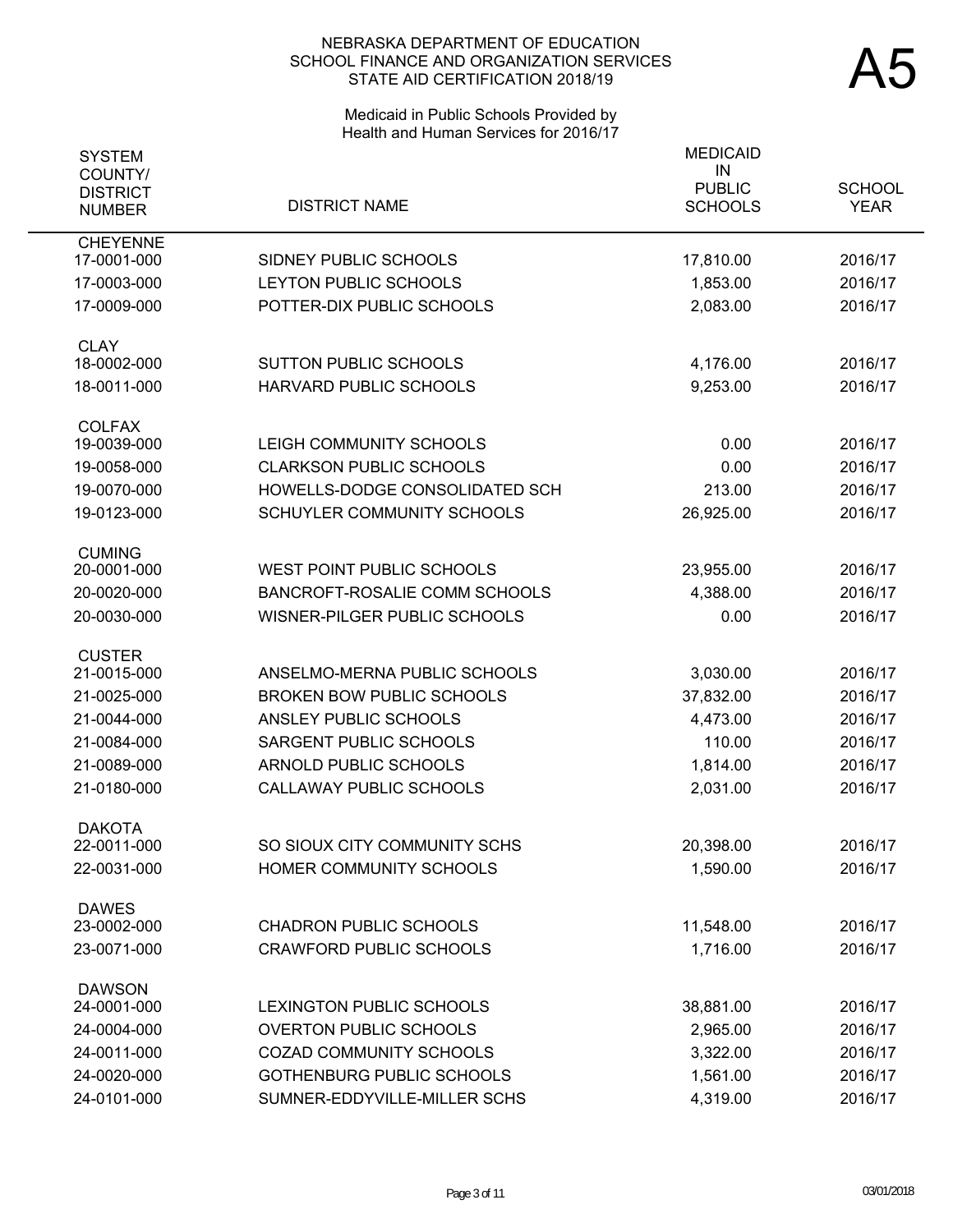# Medicaid in Public Schools Provided by Health and Human Services for 2016/17

| <b>SYSTEM</b><br>COUNTY/    |                                                    | <b>MEDICAID</b><br>IN |               |
|-----------------------------|----------------------------------------------------|-----------------------|---------------|
| <b>DISTRICT</b>             | <b>DISTRICT NAME</b>                               | <b>PUBLIC</b>         | <b>SCHOOL</b> |
| <b>NUMBER</b>               |                                                    | <b>SCHOOLS</b>        | <b>YEAR</b>   |
| <b>DEUEL</b><br>25-0025-000 | <b>CREEK VALLEY SCHOOLS</b>                        | 4,881.00              | 2016/17       |
| 25-0095-000                 | SOUTH PLATTE PUBLIC SCHOOLS                        | 2,067.00              | 2016/17       |
|                             |                                                    |                       |               |
| <b>DIXON</b>                |                                                    |                       |               |
| 26-0001-000                 | PONCA PUBLIC SCHOOLS<br>ALLEN CONSOLIDATED SCHOOLS | 214.00                | 2016/17       |
| 26-0070-000                 |                                                    | 248.00                | 2016/17       |
| 26-0561-000                 | EMERSON-HUBBARD PUBLIC SCHOOLS                     | 569.00                | 2016/17       |
| <b>DODGE</b>                |                                                    |                       |               |
| 27-0001-000                 | <b>FREMONT PUBLIC SCHOOLS</b>                      | 21,858.00             | 2016/17       |
| 27-0062-000                 | <b>SCRIBNER-SNYDER COMMUNITY SCHS</b>              | 663.00                | 2016/17       |
| 27-0594-000                 | <b>LOGAN VIEW PUBLIC SCHOOLS</b>                   | 6,147.00              | 2016/17       |
| 27-0595-000                 | NORTH BEND CENTRAL PUBLIC SCHS                     | 4,022.00              | 2016/17       |
| <b>DOUGLAS</b>              |                                                    |                       |               |
| 28-0001-000                 | <b>OMAHA PUBLIC SCHOOLS</b>                        | 832,797.00            | 2016/17       |
| 28-0010-000                 | ELKHORN PUBLIC SCHOOLS                             | 8,826.00              | 2016/17       |
| 28-0015-000                 | DOUGLAS CO WEST COMMUNITY SCHS                     | 5,653.00              | 2016/17       |
| 28-0017-000                 | MILLARD PUBLIC SCHOOLS                             | 197,210.00            | 2016/17       |
| 28-0054-000                 | <b>RALSTON PUBLIC SCHOOLS</b>                      | 37,758.00             | 2016/17       |
| 28-0059-000                 | BENNINGTON PUBLIC SCHOOLS                          | 0.00                  | 2016/17       |
| 28-0066-000                 | <b>WESTSIDE COMMUNITY SCHOOLS</b>                  | 49,832.00             | 2016/17       |
| <b>DUNDY</b>                |                                                    |                       |               |
| 29-0117-000                 | DUNDY CO STRATTON PUBLIC SCHS                      | 1,376.00              | 2016/17       |
| <b>FILLMORE</b>             |                                                    |                       |               |
| 30-0001-000                 | EXETER-MILLIGAN PUBLIC SCHOOLS                     | 0.00                  | 2016/17       |
| 30-0025-000                 | FILLMORE CENTRAL PUBLIC SCHS                       | 6,746.00              | 2016/17       |
| 30-0054-000                 | SHICKLEY PUBLIC SCHOOLS                            | 2,120.00              | 2016/17       |
| <b>FRANKLIN</b>             |                                                    |                       |               |
| 31-0506-000                 | FRANKLIN PUBLIC SCHOOLS                            | 20,817.00             | 2016/17       |
| <b>FRONTIER</b>             |                                                    |                       |               |
| 32-0046-000                 | MAYWOOD PUBLIC SCHOOLS                             | 0.00                  | 2016/17       |
| 32-0095-000                 | EUSTIS-FARNAM PUBLIC SCHOOLS                       | 1,663.00              | 2016/17       |
| 32-0125-000                 | MEDICINE VALLEY PUBLIC SCHOOLS                     | 881.00                | 2016/17       |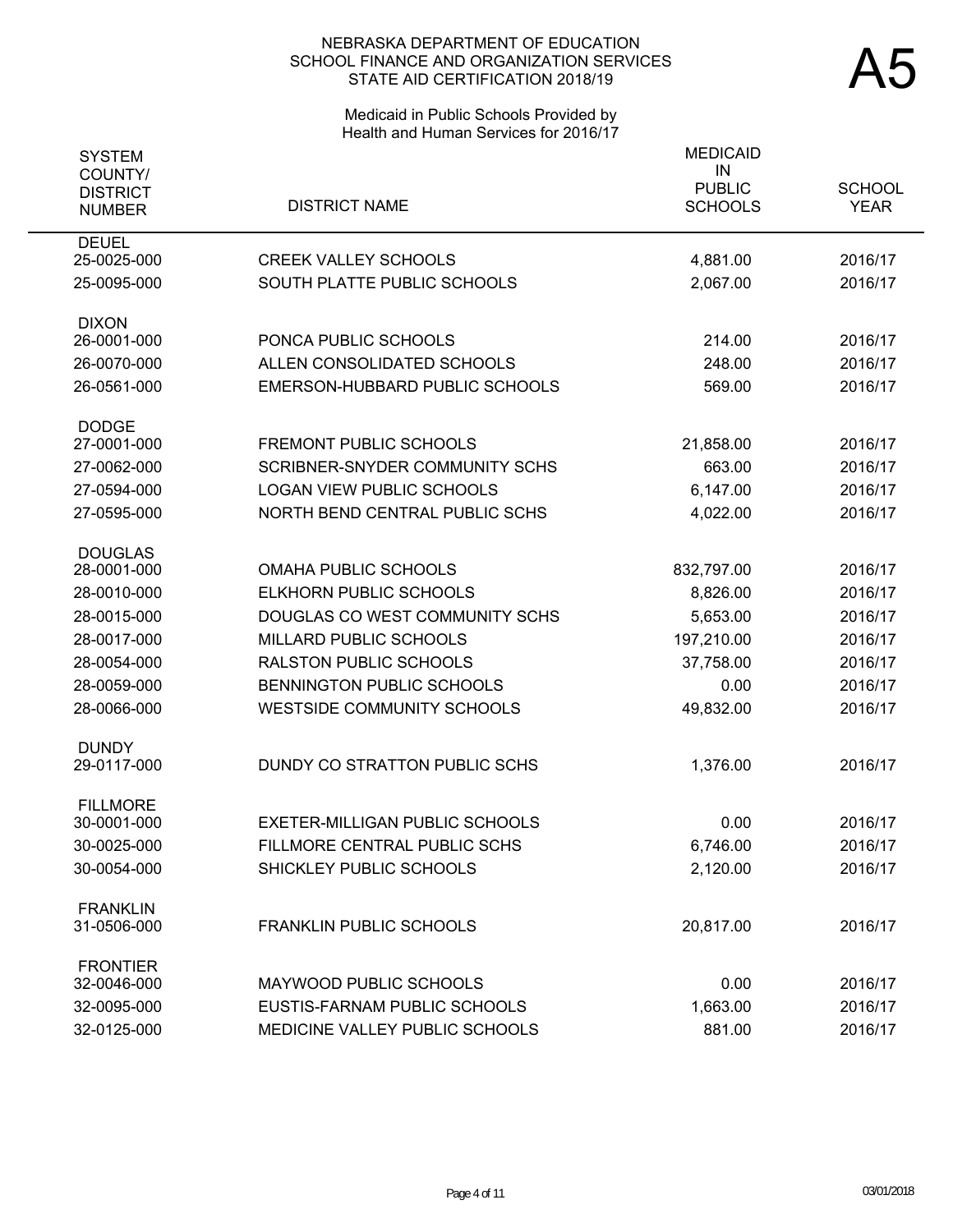# Medicaid in Public Schools Provided by Health and Human Services for 2016/17

| <b>SYSTEM</b><br>COUNTY/<br><b>DISTRICT</b><br><b>NUMBER</b> | <b>DISTRICT NAME</b>               | <b>MEDICAID</b><br>IN<br><b>PUBLIC</b><br><b>SCHOOLS</b> | <b>SCHOOL</b><br><b>YEAR</b> |
|--------------------------------------------------------------|------------------------------------|----------------------------------------------------------|------------------------------|
| <b>FURNAS</b>                                                |                                    |                                                          |                              |
| 33-0018-000                                                  | ARAPAHOE PUBLIC SCHOOLS            | 2,258.00                                                 | 2016/17                      |
| 33-0021-000                                                  | <b>CAMBRIDGE PUBLIC SCHOOLS</b>    | 2,432.00                                                 | 2016/17                      |
| 33-0540-000                                                  | SOUTHERN VALLEY SCHOOLS            | 10,801.00                                                | 2016/17                      |
| <b>GAGE</b>                                                  |                                    |                                                          |                              |
| 34-0001-000                                                  | SOUTHERN SCHOOL DIST 1             | 2,838.00                                                 | 2016/17                      |
| 34-0015-000                                                  | <b>BEATRICE PUBLIC SCHOOLS</b>     | 38,914.00                                                | 2016/17                      |
| 34-0034-000                                                  | <b>FREEMAN PUBLIC SCHOOLS</b>      | 3,046.00                                                 | 2016/17                      |
| 34-0100-000                                                  | DILLER-ODELL PUBLIC SCHOOLS        | 1,676.00                                                 | 2016/17                      |
| <b>GARDEN</b>                                                |                                    |                                                          |                              |
| 35-0001-000                                                  | <b>GARDEN COUNTY SCHOOLS</b>       | 9,615.00                                                 | 2016/17                      |
| <b>GARFIELD</b>                                              |                                    |                                                          |                              |
| 36-0100-000                                                  | <b>BURWELL PUBLIC SCHOOLS</b>      | 7,004.00                                                 | 2016/17                      |
| <b>GOSPER</b>                                                |                                    |                                                          |                              |
| 37-0030-000                                                  | ELWOOD PUBLIC SCHOOLS              | 2,797.00                                                 | 2016/17                      |
| <b>GRANT</b>                                                 |                                    |                                                          |                              |
| 38-0011-000                                                  | <b>HYANNIS AREA SCHOOLS</b>        | 970.00                                                   | 2016/17                      |
| <b>GREELEY</b><br>39-0060-000                                | CENTRAL VALLEY PUBLIC SCHOOLS      | 4,213.00                                                 | 2016/17                      |
|                                                              |                                    |                                                          |                              |
| <b>HALL</b><br>40-0002-000                                   | <b>GRAND ISLAND PUBLIC SCHOOLS</b> | 106,072.00                                               | 2016/17                      |
| 40-0082-000                                                  | NORTHWEST PUBLIC SCHOOLS           | 6,429.00                                                 | 2016/17                      |
| 40-0083-000                                                  | WOOD RIVER RURAL SCHOOLS           | 4,661.00                                                 | 2016/17                      |
| 40-0126-000                                                  | DONIPHAN-TRUMBULL PUBLIC SCHS      | 1,091.00                                                 | 2016/17                      |
| <b>HAMILTON</b>                                              |                                    |                                                          |                              |
| 41-0002-000                                                  | <b>GILTNER PUBLIC SCHOOLS</b>      | 3,764.00                                                 | 2016/17                      |
| 41-0091-000                                                  | <b>HAMPTON PUBLIC SCHOOLS</b>      | 9,305.00                                                 | 2016/17                      |
| 41-0504-000                                                  | <b>AURORA PUBLIC SCHOOLS</b>       | 29,776.00                                                | 2016/17                      |
| <b>HARLAN</b>                                                |                                    |                                                          |                              |
| 42-0002-000                                                  | ALMA PUBLIC SCHOOLS                | 1,885.00                                                 | 2016/17                      |
| <b>HAYES</b><br>43-0079-000                                  | HAYES CENTER PUBLIC SCHOOLS        | 890.00                                                   | 2016/17                      |
|                                                              |                                    |                                                          |                              |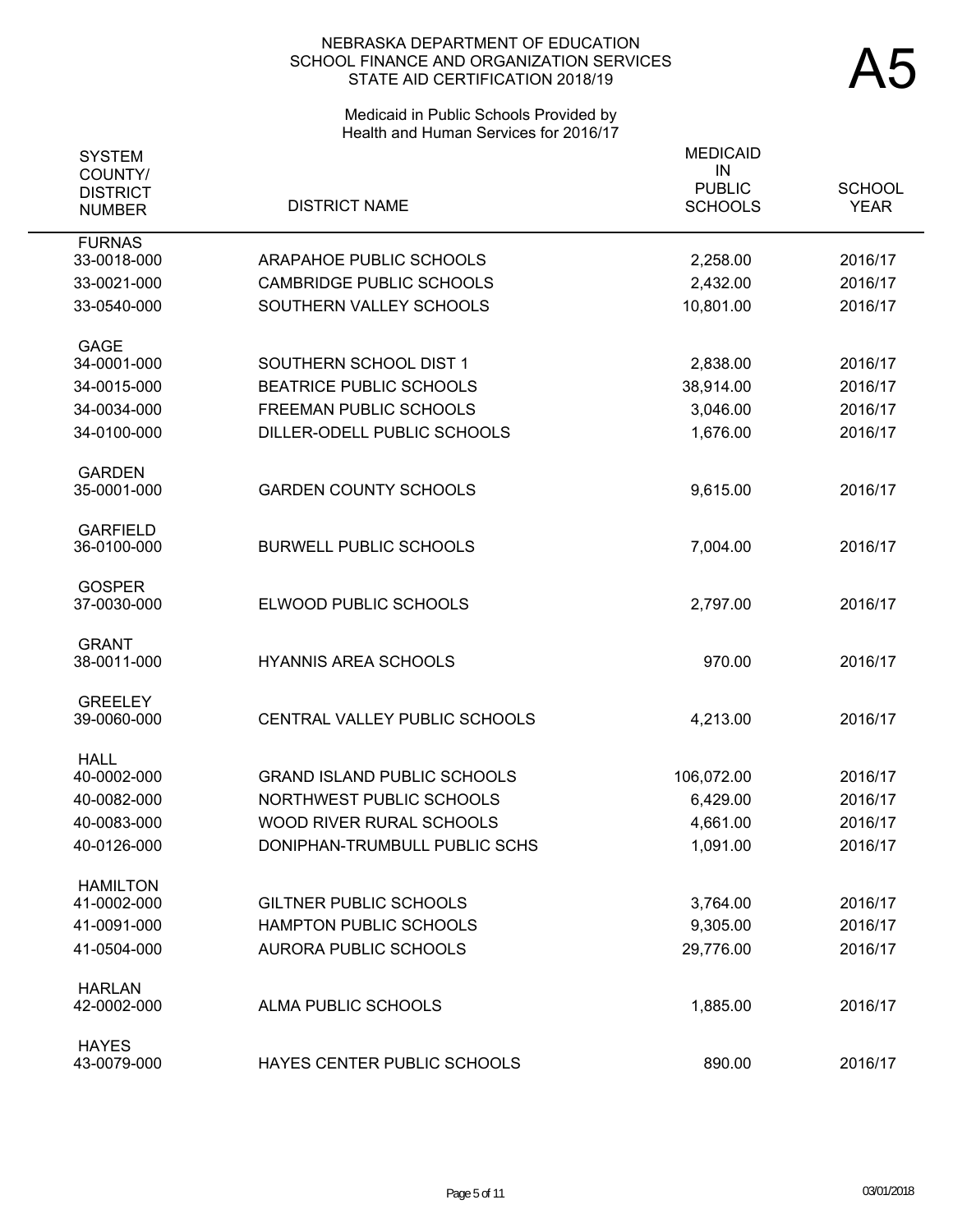# Medicaid in Public Schools Provided by Health and Human Services for 2016/17

| <b>SYSTEM</b>                               |                                 | <b>MEDICAID</b>                       |                              |
|---------------------------------------------|---------------------------------|---------------------------------------|------------------------------|
| COUNTY/<br><b>DISTRICT</b><br><b>NUMBER</b> | <b>DISTRICT NAME</b>            | IN<br><b>PUBLIC</b><br><b>SCHOOLS</b> | <b>SCHOOL</b><br><b>YEAR</b> |
| <b>HITCHCOCK</b>                            |                                 |                                       |                              |
| 44-0070-000                                 | <b>HITCHCOCK CO SCH SYSTEM</b>  | 0.00                                  | 2016/17                      |
| <b>HOLT</b>                                 |                                 |                                       |                              |
| 45-0007-000                                 | O'NEILL PUBLIC SCHOOLS          | 4,379.00                              | 2016/17                      |
| 45-0029-000                                 | <b>EWING PUBLIC SCHOOLS</b>     | 1,727.00                              | 2016/17                      |
| 45-0044-000                                 | <b>STUART PUBLIC SCHOOLS</b>    | 93.00                                 | 2016/17                      |
| 45-0137-000                                 | <b>CHAMBERS PUBLIC SCHOOLS</b>  | 1,032.00                              | 2016/17                      |
| 45-0239-000                                 | WEST HOLT PUBLIC SCHOOLS        | 825.00                                | 2016/17                      |
| <b>HOOKER</b>                               |                                 |                                       |                              |
| 46-0001-000                                 | MULLEN PUBLIC SCHOOLS           | 1,114.00                              | 2016/17                      |
| <b>HOWARD</b>                               |                                 |                                       |                              |
| 47-0001-000                                 | ST PAUL PUBLIC SCHOOLS          | 7,986.00                              | 2016/17                      |
| 47-0100-000                                 | <b>CENTURA PUBLIC SCHOOLS</b>   | 738.00                                | 2016/17                      |
| 47-0103-000                                 | ELBA PUBLIC SCHOOLS             | 187.00                                | 2016/17                      |
| <b>JEFFERSON</b>                            |                                 |                                       |                              |
| 48-0008-000                                 | <b>FAIRBURY PUBLIC SCHOOLS</b>  | 29,707.00                             | 2016/17                      |
| 48-0300-000                                 | TRI COUNTY PUBLIC SCHOOLS       | 3,432.00                              | 2016/17                      |
| 48-0303-000                                 | <b>MERIDIAN PUBLIC SCHOOLS</b>  | 2,598.00                              | 2016/17                      |
| <b>JOHNSON</b>                              |                                 |                                       |                              |
| 49-0033-000                                 | <b>STERLING PUBLIC SCHOOLS</b>  | 0.00                                  | 2016/17                      |
| 49-0050-000                                 | JOHNSON CO CENTRAL PUBLIC SCHS  | 979.00                                | 2016/17                      |
| <b>KEARNEY</b>                              |                                 |                                       |                              |
| 50-0001-000                                 | WILCOX-HILDRETH PUBLIC SCHOOLS  | 12,870.00                             | 2016/17                      |
| 50-0501-000                                 | <b>AXTELL COMMUNITY SCHOOLS</b> | 6,400.00                              | 2016/17                      |
| 50-0503-000                                 | <b>MINDEN PUBLIC SCHOOLS</b>    | 17,761.00                             | 2016/17                      |
| <b>KEITH</b>                                |                                 |                                       |                              |
| 51-0001-000                                 | OGALLALA PUBLIC SCHOOLS         | 1,381.00                              | 2016/17                      |
| 51-0006-000                                 | PAXTON CONSOLIDATED SCHOOLS     | 2,419.00                              | 2016/17                      |
| <b>KEYA PAHA</b><br>52-0100-000             | <b>KEYA PAHA COUNTY SCHOOLS</b> | 0.00                                  | 2016/17                      |
|                                             |                                 |                                       |                              |
| <b>KIMBALL</b><br>53-0001-000               | KIMBALL PUBLIC SCHOOLS          | 6,069.00                              | 2016/17                      |
|                                             |                                 |                                       |                              |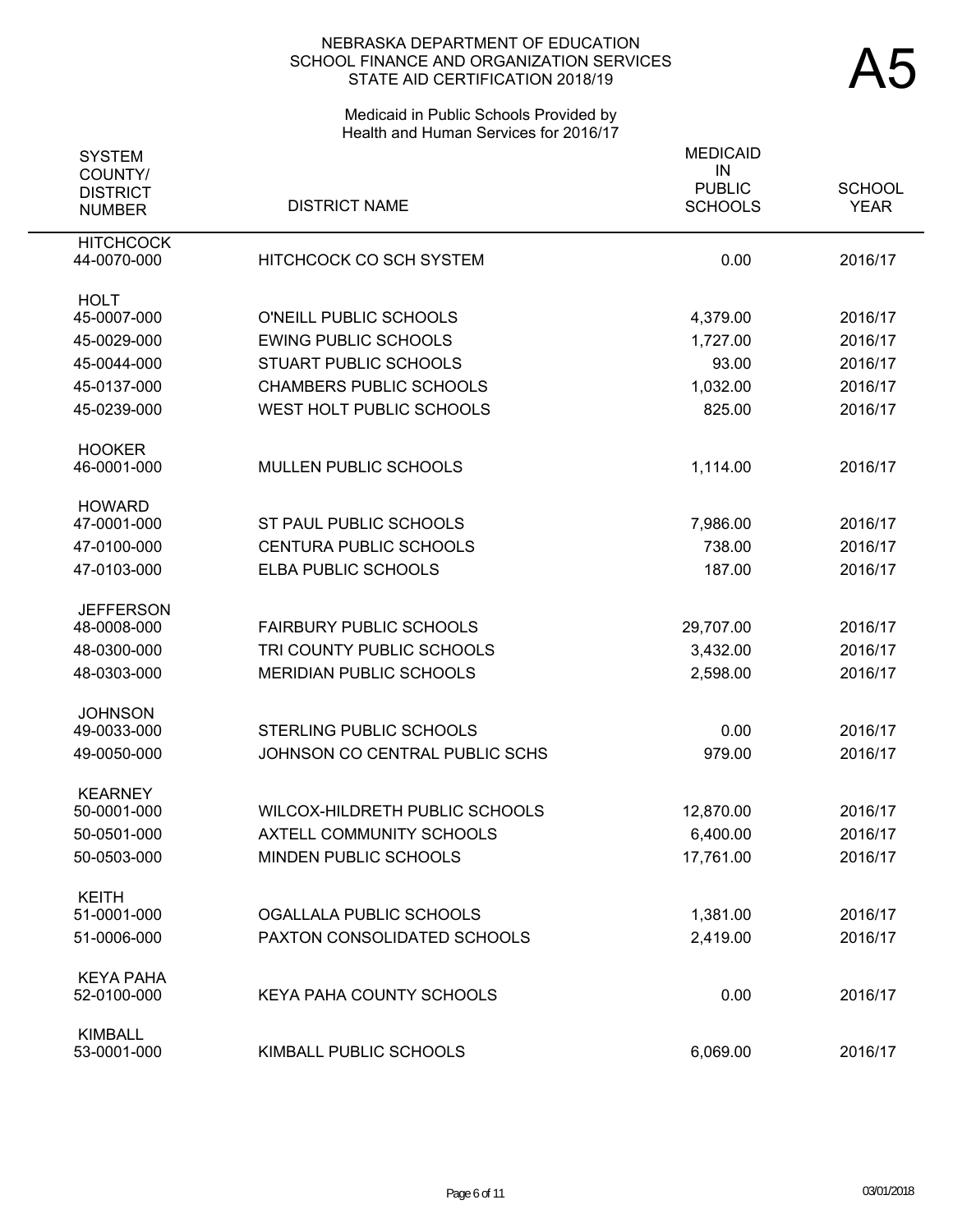# Medicaid in Public Schools Provided by Health and Human Services for 2016/17

| <b>SYSTEM</b>                               |                                       | <b>MEDICAID</b>                       |                              |
|---------------------------------------------|---------------------------------------|---------------------------------------|------------------------------|
| COUNTY/<br><b>DISTRICT</b><br><b>NUMBER</b> | <b>DISTRICT NAME</b>                  | IN<br><b>PUBLIC</b><br><b>SCHOOLS</b> | <b>SCHOOL</b><br><b>YEAR</b> |
| <b>KNOX</b>                                 |                                       |                                       |                              |
| 54-0013-000                                 | <b>CREIGHTON COMMUNITY PUBLIC SCH</b> | 0.00                                  | 2016/17                      |
| 54-0096-000                                 | <b>CROFTON COMMUNITY SCHOOLS</b>      | 1,171.00                              | 2016/17                      |
| 54-0501-000                                 | NIOBRARA PUBLIC SCHOOLS               | 1,983.00                              | 2016/17                      |
| 54-0505-000                                 | SANTEE COMMUNITY SCHOOLS              | 0.00                                  | 2016/17                      |
| 54-0576-000                                 | <b>WAUSA PUBLIC SCHOOLS</b>           | 0.00                                  | 2016/17                      |
| 54-0586-000                                 | BLOOMFIELD COMMUNITY SCHOOLS          | 3,649.00                              | 2016/17                      |
| <b>LANCASTER</b>                            |                                       |                                       |                              |
| 55-0001-000                                 | LINCOLN PUBLIC SCHOOLS                | 410,812.00                            | 2016/17                      |
| 55-0145-000                                 | <b>WAVERLY SCHOOL DISTRICT 145</b>    | 6,606.00                              | 2016/17                      |
| 55-0148-000                                 | MALCOLM PUBLIC SCHOOLS                | 0.00                                  | 2016/17                      |
| 55-0160-000                                 | <b>NORRIS SCHOOL DIST 160</b>         | 2,509.00                              | 2016/17                      |
| 55-0161-000                                 | RAYMOND CENTRAL PUBLIC SCHOOLS        | 0.00                                  | 2016/17                      |
| <b>LINCOLN</b>                              |                                       |                                       |                              |
| 56-0001-000                                 | NORTH PLATTE PUBLIC SCHOOLS           | 37,999.00                             | 2016/17                      |
| 56-0006-000                                 | <b>BRADY PUBLIC SCHOOLS</b>           | 1,006.00                              | 2016/17                      |
| 56-0007-000                                 | <b>MAXWELL PUBLIC SCHOOLS</b>         | 1,023.00                              | 2016/17                      |
| 56-0037-000                                 | <b>HERSHEY PUBLIC SCHOOLS</b>         | 971.00                                | 2016/17                      |
| 56-0055-000                                 | SUTHERLAND PUBLIC SCHOOLS             | 2,373.00                              | 2016/17                      |
| 56-0565-000                                 | <b>WALLACE PUBLIC SCH DIST 65 R</b>   | 1,296.00                              | 2016/17                      |
| <b>LOGAN</b>                                |                                       |                                       |                              |
| 57-0501-000                                 | STAPLETON PUBLIC SCHOOLS              | 332.00                                | 2016/17                      |
| <b>LOUP</b><br>58-0025-000                  | LOUP COUNTY PUBLIC SCHOOLS            | 172.00                                | 2016/17                      |
| <b>MADISON</b>                              |                                       |                                       |                              |
| 59-0001-000                                 | <b>MADISON PUBLIC SCHOOLS</b>         | 1,275.00                              | 2016/17                      |
| 59-0002-000                                 | NORFOLK PUBLIC SCHOOLS                | 48,358.00                             | 2016/17                      |
| 59-0005-000                                 | <b>BATTLE CREEK PUBLIC SCHOOLS</b>    | 983.00                                | 2016/17                      |
| 59-0013-000                                 | NEWMAN GROVE PUBLIC SCHOOLS           | 650.00                                | 2016/17                      |
| 59-0080-000                                 | ELKHORN VALLEY SCHOOLS                | 608.00                                | 2016/17                      |
| <b>MCPHERSON</b>                            |                                       |                                       |                              |
| 60-0090-000                                 | MC PHERSON COUNTY SCHOOLS             | 406.00                                | 2016/17                      |
| <b>MERRICK</b><br>61-0004-000               | CENTRAL CITY PUBLIC SCHOOLS           |                                       |                              |
| 61-0049-000                                 | PALMER PUBLIC SCHOOLS                 | 10,014.00<br>70.00                    | 2016/17<br>2016/17           |
|                                             |                                       |                                       |                              |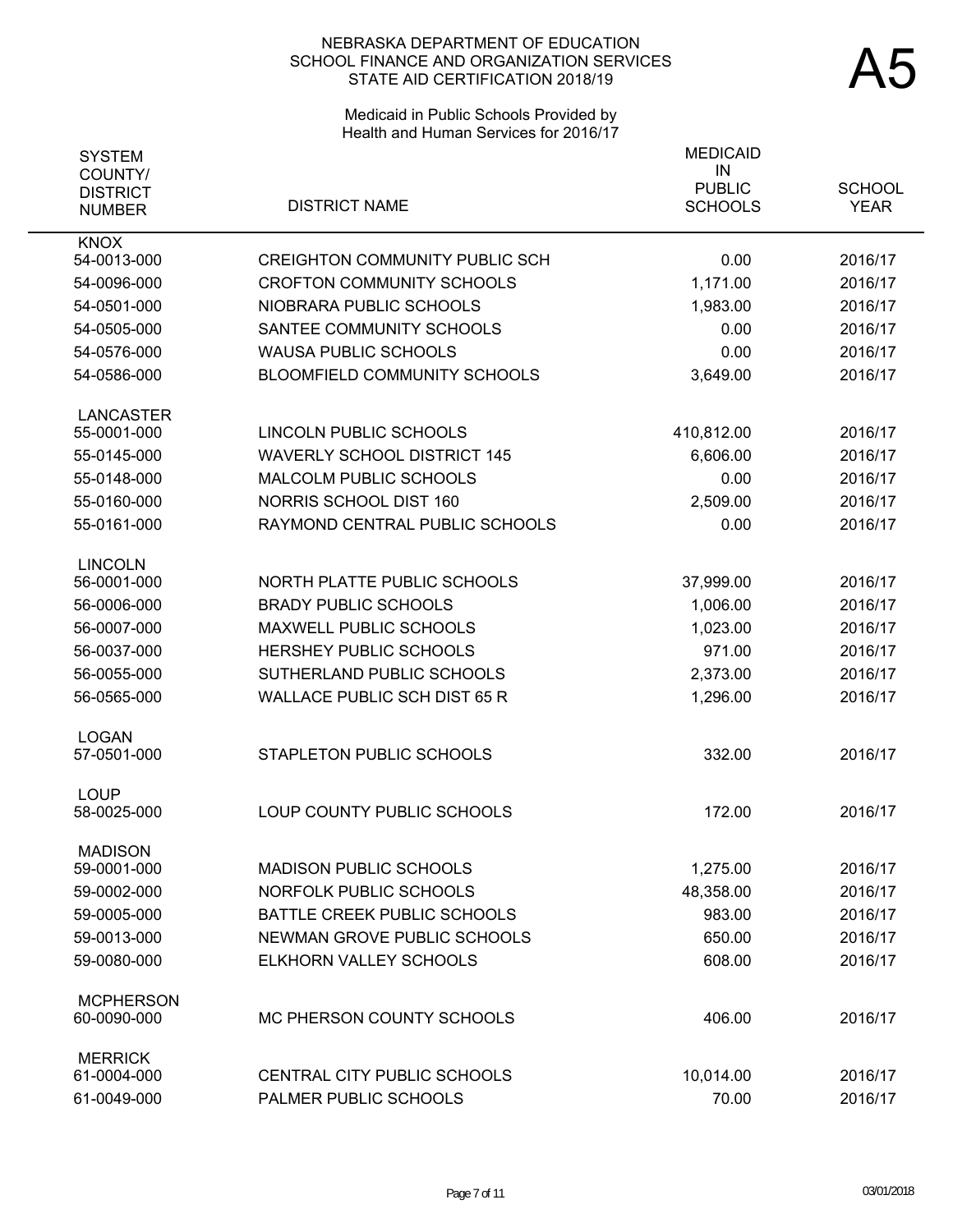# Medicaid in Public Schools Provided by Health and Human Services for 2016/17

| <b>SYSTEM</b><br>COUNTY/<br><b>DISTRICT</b><br><b>NUMBER</b> | <b>DISTRICT NAME</b>                                         | <b>MEDICAID</b><br>IN<br><b>PUBLIC</b><br><b>SCHOOLS</b> | <b>SCHOOL</b><br><b>YEAR</b> |
|--------------------------------------------------------------|--------------------------------------------------------------|----------------------------------------------------------|------------------------------|
| <b>MORRILL</b><br>62-0021-000                                | <b>BAYARD PUBLIC SCHOOLS</b>                                 | 2,708.00                                                 | 2016/17                      |
| 62-0063-000                                                  | <b>BRIDGEPORT PUBLIC SCHOOLS</b>                             | 10,607.00                                                | 2016/17                      |
| <b>NANCE</b>                                                 |                                                              |                                                          |                              |
| 63-0001-000<br>63-0030-000                                   | <b>FULLERTON PUBLIC SCHOOLS</b><br>TWIN RIVER PUBLIC SCHOOLS | 0.00<br>0.00                                             | 2016/17<br>2016/17           |
| <b>NEMAHA</b>                                                |                                                              |                                                          |                              |
| 64-0023-000                                                  | JOHNSON-BROCK PUBLIC SCHOOLS                                 | 270.00                                                   | 2016/17                      |
| 64-0029-000                                                  | <b>AUBURN PUBLIC SCHOOLS</b>                                 | 19,299.00                                                | 2016/17                      |
| <b>NUCKOLLS</b><br>65-0011-000                               | SUPERIOR PUBLIC SCHOOLS                                      |                                                          |                              |
| 65-2005-000                                                  | SOUTH CENTRAL NEBRASKA UNIFIED                               | 29,368.00<br>15,511.00                                   | 2016/17<br>2016/17           |
|                                                              |                                                              |                                                          |                              |
| <b>OTOE</b><br>66-0027-000                                   | SYRACUSE-DUNBAR-AVOCA SCHOOLS                                | 3,200.00                                                 | 2016/17                      |
| 66-0111-000                                                  | NEBRASKA CITY PUBLIC SCHOOLS                                 | 5,432.00                                                 | 2016/17                      |
| 66-0501-000                                                  | PALMYRA DISTRICT OR 1                                        | 507.00                                                   | 2016/17                      |
| <b>PAWNEE</b>                                                |                                                              |                                                          |                              |
| 67-0001-000                                                  | PAWNEE CITY PUBLIC SCHOOLS                                   | 0.00                                                     | 2016/17                      |
| 67-0069-000                                                  | LEWISTON CONSOLIDATED SCHOOLS                                | 2,270.00                                                 | 2016/17                      |
| <b>PERKINS</b><br>68-0020-000                                | PERKINS COUNTY SCHOOLS                                       | 618.00                                                   | 2016/17                      |
|                                                              |                                                              |                                                          |                              |
| <b>PHELPS</b><br>69-0044-000                                 | HOLDREGE PUBLIC SCHOOLS                                      | 26,955.00                                                | 2016/17                      |
| 69-0054-000                                                  | BERTRAND PUBLIC SCHOOLS                                      | 7,419.00                                                 | 2016/17                      |
| 69-0055-000                                                  | LOOMIS PUBLIC SCHOOLS                                        | 1,939.00                                                 | 2016/17                      |
| <b>PIERCE</b>                                                |                                                              |                                                          |                              |
| 70-0002-000                                                  | PIERCE PUBLIC SCHOOLS                                        | 1,137.00                                                 | 2016/17                      |
| 70-0005-000                                                  | PLAINVIEW PUBLIC SCHOOLS                                     | 1,726.00                                                 | 2016/17                      |
| 70-0542-000                                                  | OSMOND COMMUNITY SCHOOLS                                     | 361.00                                                   | 2016/17                      |
| <b>PLATTE</b><br>71-0001-000                                 | <b>COLUMBUS PUBLIC SCHOOLS</b>                               | 44,228.00                                                | 2016/17                      |
| 71-0005-000                                                  | LAKEVIEW COMMUNITY SCHOOLS                                   | 4,086.00                                                 | 2016/17                      |
| 71-0067-000                                                  | HUMPHREY PUBLIC SCHOOLS                                      | 0.00                                                     | 2016/17                      |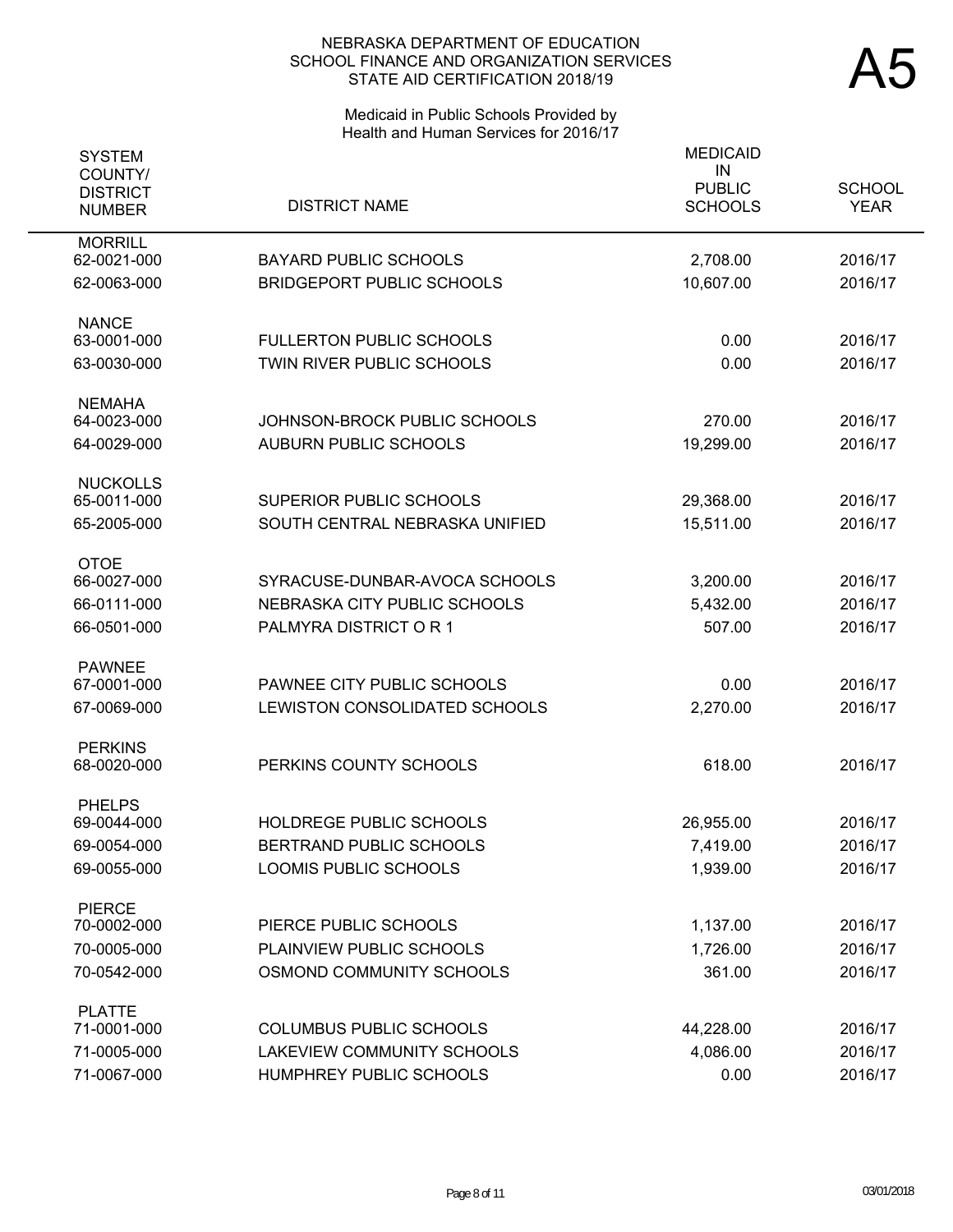# Medicaid in Public Schools Provided by Health and Human Services for 2016/17

| <b>SYSTEM</b>              |                                       | <b>MEDICAID</b>     |               |
|----------------------------|---------------------------------------|---------------------|---------------|
| COUNTY/<br><b>DISTRICT</b> |                                       | IN<br><b>PUBLIC</b> | <b>SCHOOL</b> |
| <b>NUMBER</b>              | <b>DISTRICT NAME</b>                  | <b>SCHOOLS</b>      | <b>YEAR</b>   |
| <b>POLK</b>                |                                       |                     |               |
| 72-0015-000                | <b>CROSS COUNTY COMMUNITY SCHOOLS</b> | 10,504.00           | 2016/17       |
| 72-0019-000                | OSCEOLA PUBLIC SCHOOLS                | 0.00                | 2016/17       |
| 72-0032-000                | SHELBY - RISING CITY PUBLIC SC        | 0.00                | 2016/17       |
| 72-0075-000                | HIGH PLAINS COMMUNITY SCHOOLS         | 5,207.00            | 2016/17       |
| <b>RED WILLOW</b>          |                                       |                     |               |
| 73-0017-000                | MC COOK PUBLIC SCHOOLS                | 33,515.00           | 2016/17       |
| 73-0179-000                | SOUTHWEST PUBLIC SCHOOLS              | 9,716.00            | 2016/17       |
| <b>RICHARDSON</b>          |                                       |                     |               |
| 74-0056-000                | <b>FALLS CITY PUBLIC SCHOOLS</b>      | 4,622.00            | 2016/17       |
| 74-0070-000                | HUMBOLDT TABLE ROCK STEINAUER         | 0.00                | 2016/17       |
| <b>ROCK</b>                |                                       |                     |               |
| 75-0100-000                | ROCK COUNTY PUBLIC SCHOOLS            | 127.00              | 2016/17       |
| <b>SALINE</b>              |                                       |                     |               |
| 76-0002-000                | <b>CRETE PUBLIC SCHOOLS</b>           | 41,419.00           | 2016/17       |
| 76-0044-000                | DORCHESTER PUBLIC SCHOOL              | 0.00                | 2016/17       |
| 76-0068-000                | <b>FRIEND PUBLIC SCHOOLS</b>          | 0.00                | 2016/17       |
| 76-0082-000                | WILBER-CLATONIA PUBLIC SCHOOLS        | 0.00                | 2016/17       |
| <b>SARPY</b>               |                                       |                     |               |
| 77-0001-000                | BELLEVUE PUBLIC SCHOOLS               | 48,831.00           | 2016/17       |
| 77-0027-000                | PAPILLION LA VISTA COMMUNITY S        | 74,569.00           | 2016/17       |
| 77-0037-000                | <b>GRETNA PUBLIC SCHOOLS</b>          | 9,303.00            | 2016/17       |
| 77-0046-000                | SPRINGFIELD PLATTEVIEW COMMUNI        | 0.00                | 2016/17       |
| <b>SAUNDERS</b>            |                                       |                     |               |
| 78-0001-000                | ASHLAND-GREENWOOD PUBLIC SCHS         | 6,655.00            | 2016/17       |
| 78-0009-000                | YUTAN PUBLIC SCHOOLS                  | 3,024.00            | 2016/17       |
| 78-0039-000                | <b>WAHOO PUBLIC SCHOOLS</b>           | 921.00              | 2016/17       |
| 78-0072-000                | <b>MEAD PUBLIC SCHOOLS</b>            | 4,882.00            | 2016/17       |
| 78-0107-000                | CEDAR BLUFFS PUBLIC SCHOOLS           | 0.00                | 2016/17       |
| <b>SCOTTS BLUFF</b>        |                                       |                     |               |
| 79-0002-000                | MINATARE PUBLIC SCHOOLS               | 5,260.00            | 2016/17       |
| 79-0011-000                | MORRILL PUBLIC SCHOOLS                | 4,023.00            | 2016/17       |
| 79-0016-000                | <b>GERING PUBLIC SCHOOLS</b>          | 12,591.00           | 2016/17       |
| 79-0031-000                | MITCHELL PUBLIC SCHOOLS               | 7,693.00            | 2016/17       |
| 79-0032-000                | SCOTTSBLUFF PUBLIC SCHOOLS            | 32,126.00           | 2016/17       |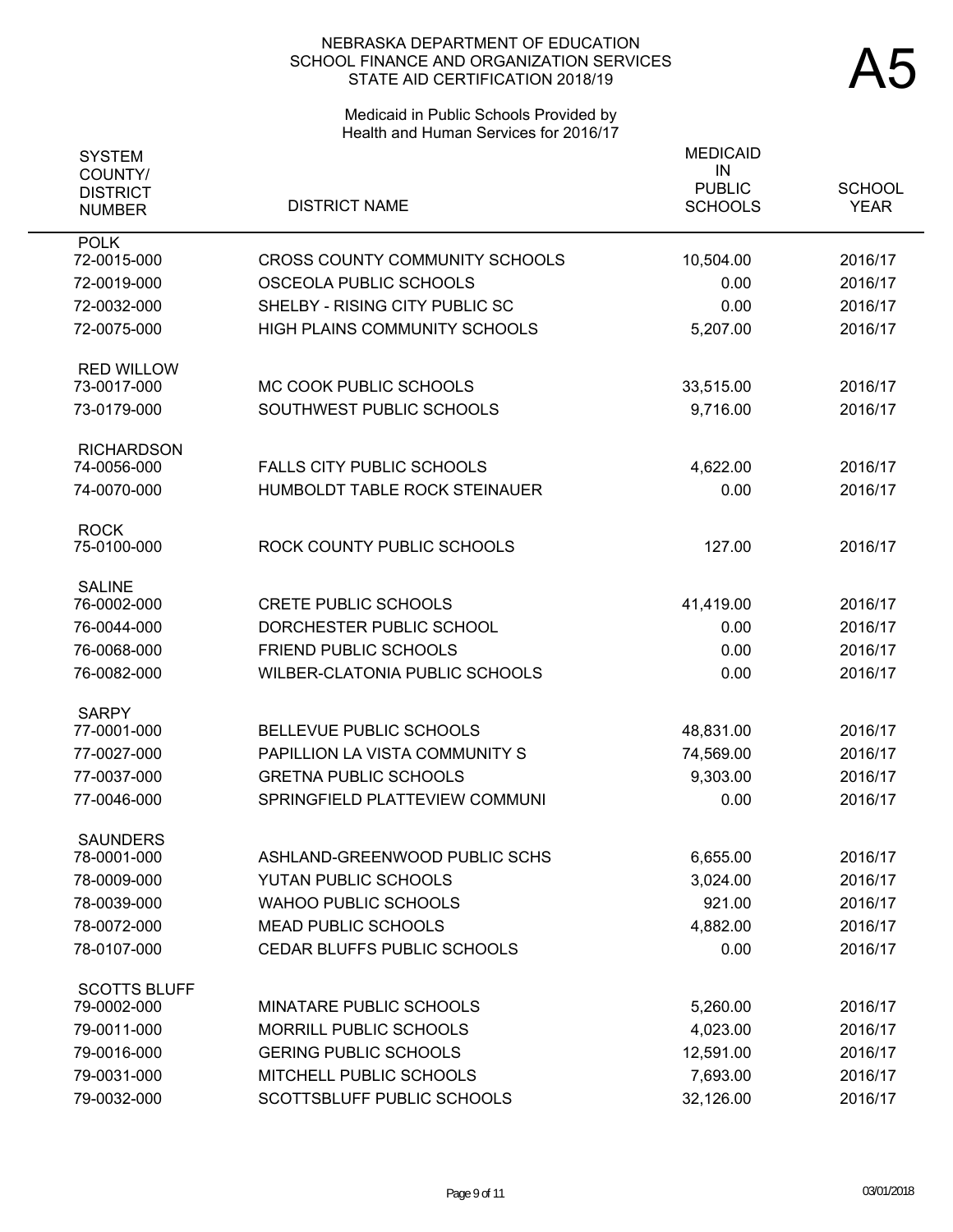# Medicaid in Public Schools Provided by Health and Human Services for 2016/17

| <b>SYSTEM</b><br>COUNTY/         |                                     | <b>MEDICAID</b><br>IN<br><b>PUBLIC</b> | <b>SCHOOL</b> |
|----------------------------------|-------------------------------------|----------------------------------------|---------------|
| <b>DISTRICT</b><br><b>NUMBER</b> | <b>DISTRICT NAME</b>                | <b>SCHOOLS</b>                         | <b>YEAR</b>   |
| <b>SEWARD</b><br>80-0005-000     | MILFORD PUBLIC SCHOOLS              | 1,261.00                               | 2016/17       |
| 80-0009-000                      | SEWARD PUBLIC SCHOOLS               | 1,544.00                               | 2016/17       |
| 80-0567-000                      | CENTENNIAL PUBLIC SCHOOLS           | 5,604.00                               | 2016/17       |
| <b>SHERIDAN</b><br>81-0003-000   | <b>HAY SPRINGS PUBLIC SCHOOLS</b>   | 206.00                                 | 2016/17       |
| 81-0010-000                      | <b>GORDON-RUSHVILLE PUBLIC SCHS</b> | 21,064.00                              | 2016/17       |
|                                  |                                     |                                        |               |
| <b>SHERMAN</b><br>82-0001-000    | LOUP CITY PUBLIC SCHOOLS            | 6,044.00                               | 2016/17       |
| 82-0015-000                      | LITCHFIELD PUBLIC SCHOOLS           | 576.00                                 | 2016/17       |
| <b>SIOUX</b>                     |                                     |                                        |               |
| 83-0500-000                      | SIOUX COUNTY PUBLIC SCHOOLS         | 101.00                                 | 2016/17       |
| <b>STANTON</b><br>84-0003-000    | STANTON COMMUNITY SCHOOLS           | 1,550.00                               | 2016/17       |
|                                  |                                     |                                        |               |
| <b>THAYER</b><br>85-0060-000     | DESHLER PUBLIC SCHOOLS              | 1,784.00                               | 2016/17       |
| 85-0070-000                      | THAYER CENTRAL COMMUNITY SCHS       | 4,971.00                               | 2016/17       |
| 85-2001-000                      | BRUNING-DAVENPORT UNIFIED SYS       | 3,346.00                               | 2016/17       |
| <b>THOMAS</b>                    |                                     |                                        |               |
| 86-0001-000                      | THEDFORD PUBLIC SCHOOLS             | 863.00                                 | 2016/17       |
| <b>THURSTON</b><br>87-0001-000   | PENDER PUBLIC SCHOOLS               | 139.00                                 | 2016/17       |
| 87-0013-000                      | <b>WALTHILL PUBLIC SCHOOLS</b>      | 0.00                                   | 2016/17       |
| 87-0016-000                      | UMO N HO N NATION PUBLIC SCHS       | 273.00                                 | 2016/17       |
| 87-0017-000                      | <b>WINNEBAGO PUBLIC SCHOOLS</b>     | 0.00                                   | 2016/17       |
| VALLEY                           |                                     |                                        |               |
| 88-0005-000                      | ORD PUBLIC SCHOOLS                  | 17,575.00                              | 2016/17       |
| 88-0021-000                      | ARCADIA PUBLIC SCHOOLS              | 268.00                                 | 2016/17       |
| <b>WASHINGTON</b>                |                                     |                                        |               |
| 89-0001-000                      | <b>BLAIR COMMUNITY SCHOOLS</b>      | 25,202.00                              | 2016/17       |
| 89-0003-000                      | FORT CALHOUN COMMUNITY SCHS         | 0.00                                   | 2016/17       |
| 89-0024-000                      | ARLINGTON PUBLIC SCHOOLS            | 3,717.00                               | 2016/17       |